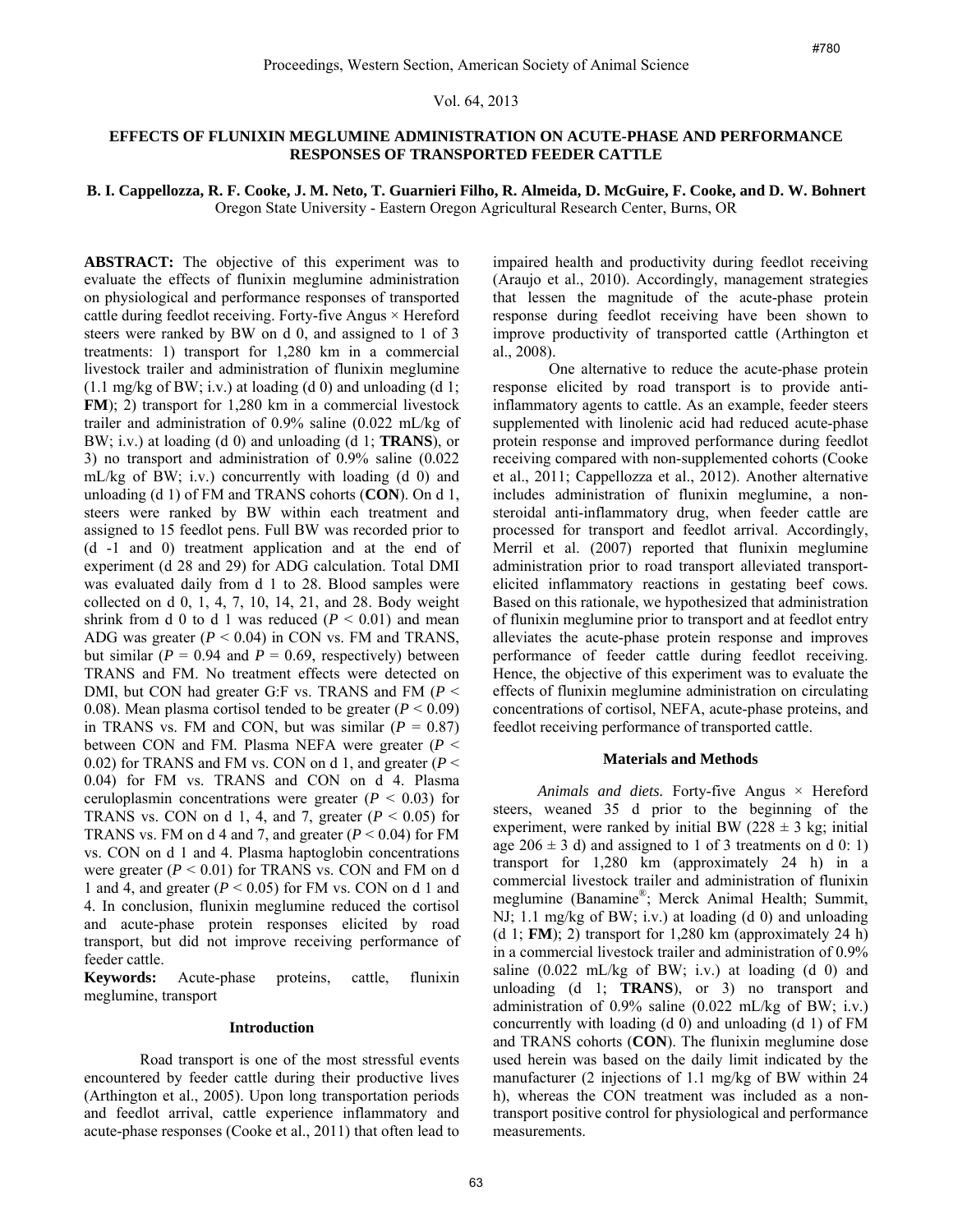From d -15 to 0, steers were maintained in a single drylot pen  $(50 \times 100 \text{ m})$  and fed alfalfa-grass hay ad libitum and 2.3 kg/animal daily (DM basis) of a concentrate containing (as-fed basis) 84% cracked corn, 14% soybean meal, and 2% mineral mix. Steers assigned to FM and TRANS were transported at the same time and in the same double-deck commercial livestock trailer, while CON steers remained in the same drylot pen  $(50 \times 100 \text{ m})$  with ad libitum access to alfalfa-grass hay and 2.3 kg/animal (DM basis) of the aforementioned concentrate. Immediately upon arrival of FM and TRANS cattle and treatment administration on d 1, steers were ranked by BW within each treatment and assigned to 15 feedlot pens (5 pens/treatment; 3 steers/pen; 7 × 15 m) for a 28-d feedlot receiving. During feedlot receiving, all pens were fed alfalfa-grass hay ad libitum and 2.3 kg/animal daily (DM basis) of the aforementioned corn-based concentrate, which was offered separately from hay at 0800 h. Water was offered for ad libitum consumption from d -15 to 28, except to FM and TRANS cattle during transport.

All cattle were vaccinated against clostridial diseases (Clostrishield 7; Novartis Animal Health; Bucyrus, KS) and bovine virus diarrhea complex (Virashield  $6 +$ Somnus; Novartis Animal Health) at approximately 30 d of age. At weaning (d -35), cattle were vaccinated against clostridial diseases and *Mannheimia haemolytica* (One Shot Ultra 7; Pfizer Animal Health; New York, NY), infectious bovine rhinotracheitis, bovine viral diarrhea complex, and pneumonia (Bovi-Shield Gold 5 and TSV-2; Pfizer Animal Health), and administered an anthelmintic (Dectomax; Pfizer Animal Health). On d 0, 2 steers assigned to CON and 1 steer assigned to TRANS presented symptoms of pneumonia and required medication (0.1 mL/kg of BW of 300 PRO LA, Norbrook Inc.; Lenexa, KS); therefore, these steers were removed from the experiment. No other incidences of morbidity or mortality were observed from d 0 to d 28.

*Sampling.* Individual full BW was recorded and averaged over 2 consecutive days prior to treatment application (d -1 and 0) and at the end of the experiment (d 28 and 29) for ADG calculation. Individual BW was also collected on d 1, immediately after treatment application, to evaluate BW shrink as percentage change from the average BW recorded on d -1 and 0. Concentrate, hay, and total DMI were evaluated daily from d 1 to 28 from each pen by collecting and weighing orts daily. Samples of the offered and non-consumed feed were collected daily from each pen and dried for 96 h at 50°C in forced-air ovens for DM calculation. Hay, concentrate, and total daily DMI of each pen were divided by the number of animals within each pen, and expressed as kg per animal/d. Total BW gain and DMI of each pen from d 1 to 28 were used for feedlot receiving G:F calculation.

*Blood analysis.* Blood samples were collected on d 0 and 1 immediately before treatment application, and on d 4, 7, 10, 14, 21, and 28, via jugular venipuncture into commercial blood collection tubes (Vacutainer, 10 mL; Becton Dickinson, Franklin Lakes, NJ) with or without 158 USP units of freeze-dried sodium heparin for plasma and serum collection, respectively. Blood samples were collected prior to concentrate feeding, except for d 0 when

FM and TRANS cattle were transported after blood collection. All blood samples were placed immediately on ice, centrifuged  $(2,500 \times g$  for 30 min; 4°C) for plasma or serum harvest, and stored at -80°C on the same day of collection. Plasma concentrations of cortisol were determined in samples collected from d 0 to d 10 using a bovine-specific commercial ELISA kit (Endocrine Technologies Inc., Newark, CA). Plasma concentrations of ceruloplasmin and haptoglobin were determined in all samples according to colorimetric procedures previously described (Demetriou et al., 1974; Cooke and Arthington, 2012). Serum concentrations of NEFA were determined in samples collected from d 0 to d 10 using a colorimetric commercial kit (HR Series NEFA – 2; Wako Pure Chemical Industries Ltd. USA, Richmond, VA). The intraand inter-assay CV were, respectively, 9.1 and 9.8% for cortisol, 6.7 and 7.3% for NEFA, 8.9 and 10.5% for ceruloplasmin, and 7.1 and 11.6% for haptoglobin.

*Statistical analysis.* Data were analyzed using animal as the experimental unit, given that treatments were individually administered to steers, with the PROC MIXED procedure of SAS (SAS Inst., Inc., Cary, NC) and Satterthwaite approximation to determine the denominator df for the tests of fixed effects. The model statement used for BW shrink from d 0 to d 1 and ADG contained the effects of treatment. Data were analyzed using animal(treatment  $\times$  pen) as random variable. The model statement used for DMI and G:F contained the effects of treatment, as well as day and the treatment  $\times$  day interaction for DMI only. Data were analyzed using pen(treatment) as the random variable. The model statement used for blood variables contained the effects of treatment, day, the treatment  $\times$  day interaction, and values obtained on d 0 as covariate. Data were analyzed using animal(treatment × pen) as the random variable. The specified term for the repeated statements was day, pen(treatment) or animal(treatment  $\times$  pen) as subject for DMI or blood variables, respectively, and the covariance structure utilized was based on the Akaike information criterion. Results are reported as least square means, as well as covariately adjusted least square means for blood variables, and were separated using PDIFF. Significance was set at  $P \leq 0.05$ and tendencies were determined if  $P > 0.05$  and  $\leq 0.10$ . Results are reported according to main effects if no interactions were significant, or according to the highestorder interaction detected.

### **Results and Discussion**

A treatment effect was detected  $(P < 0.01)$  for BW shrink from d 0 to 1. As expected, BW shrink was greater  $(P < 0.01)$  for both TRANS and FM compared with CON steers, but similar between TRANS and FM steers (Table 1). Supporting these findings, previous research from our group reported equivalent BW shrink rates in feeder cattle exposed to the same transportation schedule adopted herein (Marques et al., 2012). A treatment effect was also detected (*P* < 0.01) for ADG (Table 1). Steers assigned to CON had greater ADG compared with TRANS ( $P = 0.04$ ) and FM ( $P$ )  $= 0.01$ ) cohorts, whereas ADG was similar between ( $P =$ 0.69) TRANS and FM steers. However, treatment effects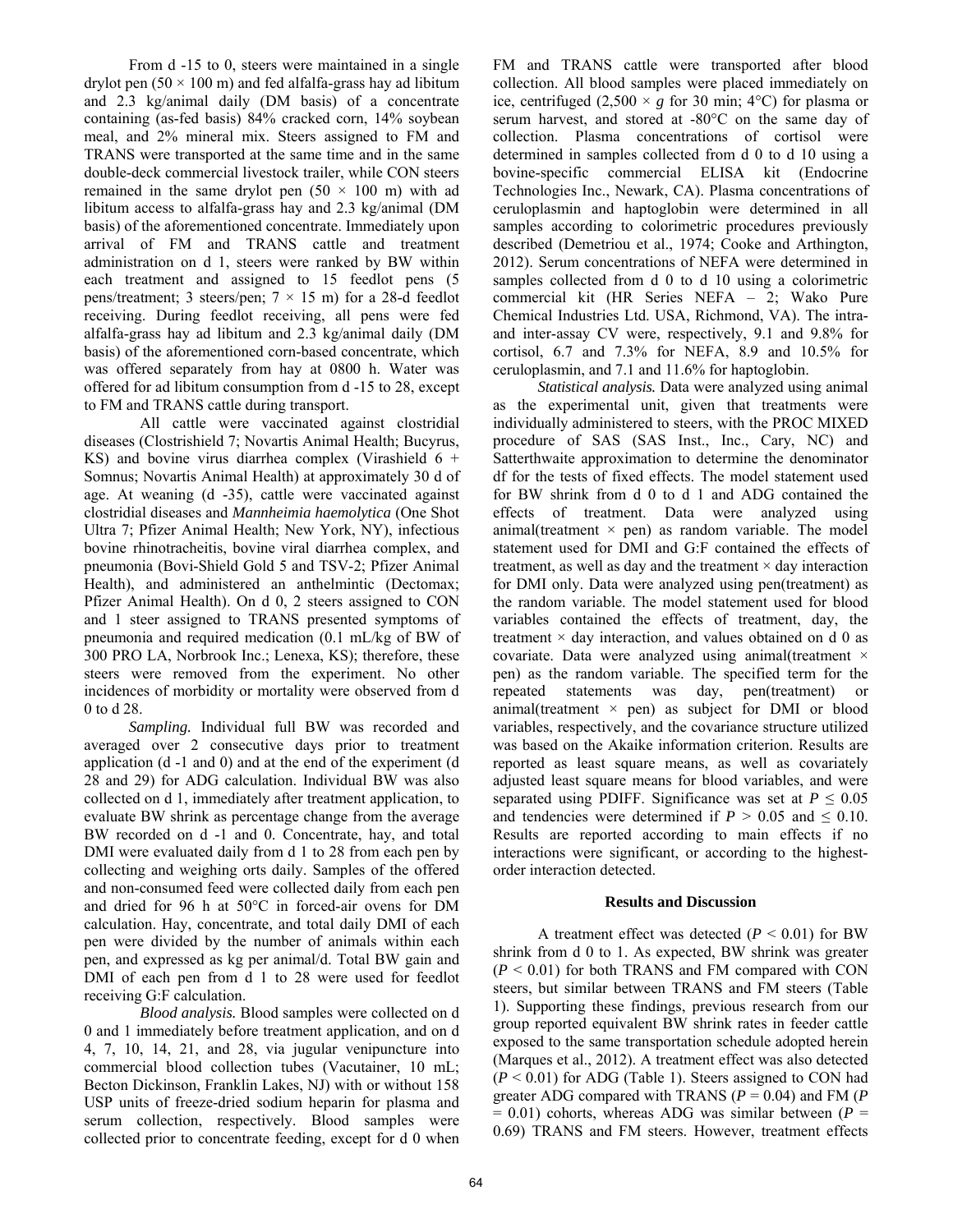detected on ADG were not sufficient to impact  $(P = 0.37)$ cattle BW at the end of the experimental period (Table 1). No treatment effects were detected ( $P \ge 0.94$ ) on hay, concentrate, and total DMI (Table 1). Nevertheless, a treatment effect was detected  $(P = 0.02)$  for G:F because CON had greater G:F compared with FM  $(P = 0.02)$  and tended to have greater G:F compared with TRANS steers  $(P = 0.08)$ , whereas G:F was similar  $(P = 0.68)$  between TRANS and FM steers (Table 1). Hence, FM steers experienced a similar decrease in feedlot receiving performance compared with TRANS cohorts, indicating that flunixin meglumine administration failed to reduce the performance losses caused by road transport.

Table 1. Feedlot receiving performance (28 d) of steers transported for 1,280 km and administered flunixin meglumine (**FM**) or 0.9% saline (**TRANS**) at loading (d 0) and upon arrival (d 1), or non-transported steers administered 0.9% saline (**CON**) 1 .

| <b>Item</b> | <b>CON</b>       | FM                | <b>TRANS</b>      | <b>SEM</b> | $P =$       |
|-------------|------------------|-------------------|-------------------|------------|-------------|
| BW, kg      |                  |                   |                   |            |             |
| Initial     | 229              | 229               | 227               | 5          | 0.93        |
| Final       | 268              | 257               | 255               | 6          | 0.27        |
| Shrink, %   | $0.46^{\circ}$   | $8.85^b$          | $8.89^{b}$        | 0.43       | ${}_{0.01}$ |
| ADG, kg/d   | $1.18^{a}$       | 0.99 <sup>b</sup> | 1.02 <sup>b</sup> | 0.05       | 0.04        |
| DMI, kg/d   |                  |                   |                   |            |             |
| Hay         | 4.88             | 4.86              | 4.95              | 0.18       | 0.94        |
| Concentrate | 2.21             | 2.22              | 2.21              | 0.05       | 0.98        |
| Total       | 7.09             | 7.08              | 7.16              | 0.21       | 0.96        |
| G.F, g/kg   | 171 <sup>a</sup> | 146 <sup>b</sup>  | $149^{ab}$        | 6          | 0.02        |

<sup>1</sup> Within rows, values with different superscripts differ ( $P < 0.05$ ).



Figure 1. Serum NEFA concentration in steers transported for 1,280 km and administered flunixin meglumine (**FM**) or 0.9% saline (**TRANS**) at loading (d 0) and upon arrival (d 1), or nontransported steers administered 0.9% saline (**CON**). A treatment × day interaction was detected  $(P = 0.03)$ . Within days, letters indicate the following treatment differences; a = TRANS vs. CON  $(P = 0.02)$ , b = FM vs. CON  $(P \le 0.01)$ , c = TRANS vs. FM  $(P = 0.02)$ 0.04).

During feedlot receiving, mean plasma cortisol concentrations tended to be greater in TRANS vs. FM (*P* = 0.09) and CON steers (*P* = 0.08; 41.3, 35.9, and 35.4 ng/mL, respectively; SEM = 2.2), but was similar  $(P =$ 0.87) between CON and FM steers (treatment effect;  $P =$ 0.09). These results indicate that flunixin meglumine prevented the increase in circulating cortisol concentrations

elicited by long road transport (Cooke et al., 2011; Marques et al., 2012). Serum NEFA concentrations were greater (*P* < 0.02) for TRANS and FM vs. CON on d 1, and greater (*P* < 0.04) for FM vs. TRANS and CON on d 4 (Figure 1; treatment  $\times$  day interaction,  $P = 0.03$ ). These results corroborate that road transport stimulate fat tissue mobilization and increase circulating NEFA concentrations in cattle (Marques et al., 2012). In addition, flunixin meglumine administration further increased this response, given that serum NEFA concentrations in FM steers were still elevated on d 4 relative to CON and TRANS cohorts. The reason for the increased serum NEFA concentrations in FM steers compared to CON and TRANS cohorts is still unknown, given that the effects of flunixin meglumine on lipid metabolism in beef cattle still need investigation.

A treatment x day interaction was detected for plasma haptoglobin  $(P < 0.01$ ; Figure 2), whereas a tendency  $(P = 0.10$ ; Figure 3) for the same interaction was detected for plasma ceruloplasmin. Plasma haptoglobin concentrations were greater  $(P < 0.01)$  for TRANS vs. CON and FM on d 1 and 4, and greater  $(P < 0.05)$  for FM vs. CON on d 1 and 4. Plasma ceruloplasmin concentrations were greater  $(P < 0.03)$  for TRANS vs. CON on d 1, 4, and 7, greater  $(P < 0.05)$  for TRANS vs. FM on d 4 and 7, and greater  $(P < 0.04)$  for FM vs. CON on d 1 and 4. Previous research from our group also documented an acute-phase protein reaction in beef cattle upon a similar 24-h road transport (Araujo et al., 2010) that impaired feedlot receiving performance (Marques et al., 2012). Accordingly, circulating concentrations of acute-phase proteins in transported feeder cattle have been negatively associated with feedlot receiving performance (Araujo et al., 2010), and such outcome can be attributed to altered basal metabolism, increased tissue catabolism, and reduced feed efficiency during an acute-phase response (Johnson, 1997).



Figure 2. Plasma haptoglobin concentrations in steers transported for 1,280 km and administered flunixin meglumine (**FM**) or 0.9% saline (**TRANS**) at loading (d 0) and upon arrival (d 1), or nontransported steers administered 0.9% saline (**CON**). A treatment × day interaction was detected  $(P < 0.01)$ . Within days, letters indicate the following treatment differences; a = TRANS vs. CON  $(P < 0.01)$ , b = FM vs. CON ( $P \le 0.05$ ), c = TRANS vs. FM ( $P <$ 0.01).

Supporting our hypothesis, flunixin meglumine administration alleviated the acute-phase protein response elicited by transport. This outcome can be attributed to the